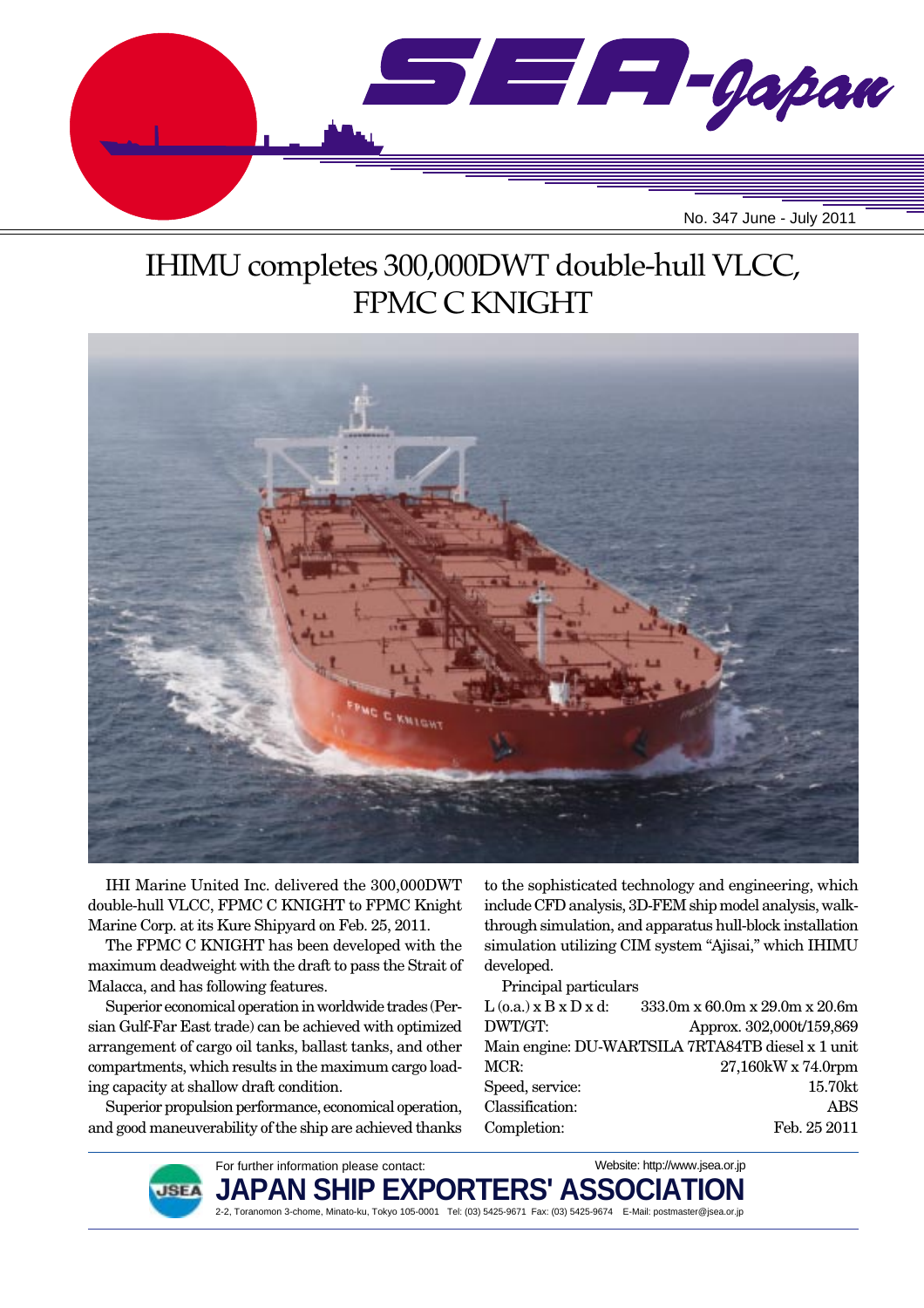### MES completes 174,800DWT bulk carrier, FRONTIER FALCON

Mitsui Engineering & Shipbuilding Co., Ltd. (MES) completed 174,800DWT bulk carrier, FRON-TIER FALCON (HN: 1767), which had been under construction at its Chiba Works, and delivered the ship to her owner Clio Marine Inc., Liberia, on Mar. 29, 2011

This is the 6th ship of newly designed Capesize bulk carrier of Dunkerque-Max type achieving effective cargo handling, easy cargo hold maintenance and enhanced safety of hull construction by adoption of double sideskin of cargo holds.

This is the first ship to which New IMO's Performance Standard for Sea Water Ballast Tank Coating (PSPC) is applied. This ship, with an improved structural configuration, provides almost the same cargo hold capacity as the conventional single sideskin vessels.

This ship is designed in accordance with the Common Structural Rules (CSR) of IACS and achieves a good balance between flexibility of operation and enhanced structural safety. Means of access in the cargo hold based upon SOLAS regulations has achieved safe and efficient inspection. Enhanced safety is assured by satisfying new regulations for forecastle arrangement and bow part to reserve buoyancy. Due consideration is made to preserve the environment by satisfying the fuel oil tank protection rules of MARPOL.

The main engine, MITSUI-MAN B&W diesel engine 6S70MC-C, satisfies IMO environment standards for exhaust gas and improves fuel saving. The electronically controlled cylinder oil supply system contributes to operational cost saving.

Separation between topside ballast tank and bottom side ballast tank makes de-ballasting efficient. IMO's Performance Standards for Protective Coatings (PSPC) is applied to the paintings in ballast tanks to ensure advanced quality of paint and anticorrosiveness.

Principal particulars L (o.a.) x L (b.p.) x B x D: 292.00m x 282.00m x 44.98m x 24.70m DWT/GT: 176,820t/92,250 Main engine: MITSUI-MAN B&W 6S70MC-C diesel x 1 unit MCO: 18,660kW x 91rpm Speed: 15.5kt Complement: 25 Classification: NK Registry: Panama Delivery: Mar. 29, 2011



#### Imabari completes open hatch bulker, ATACAMA QUEEN

The 51,213DWT open hatch bulk carrier, ATACAMA QUEEN, was built at Imabari Shipyard of Imabari Shipbuilding Co., Ltd. and delivered to Kaleidoscope Shipping S.A. in February 2011.

Double hull construction has been applied to the cargo holds and fuel oil tanks to reduce flooding risk due to the side shell damage. The vessel has five box shape cargo holds, five wide hatches, and four deck cranes to facilitate cargo handling such as steel products and bulk cargoes including grain. Nos. 1, 3 and 5 cargo holds can accommodate heavy bulk cargoes alternately. No. 2 and 4 c argo holds can be used as ballast holds for control-



ling the air draught while loading and unloading work at ports.

The vessel has the energy saving device called Hybrid Fin which is twodimensional airfoil fin, and asymmetric airfoil fins located behind the propeller for high propulsion efficiency.

Principal particulars

|                      | $L$ (o.a) x $L$ (b.p.) x $B$ x $D$ x d: 182.98m |
|----------------------|-------------------------------------------------|
|                      | x 178.00m x 32.26m x 17.45m x                   |
| 12.331m              |                                                 |
| DWT/GT:              | 51,213t/30,655                                  |
| Cargo hold capacity: | $59,675m^3$                                     |
|                      | Main engine: Mitsui-MAN B&W                     |
|                      | 6S50MC-C (Mk 7) diesel x 1 unit                 |
| MCR:                 | 7,700kW x 104rpm                                |
| Speed, service:      | 14.5 kt                                         |
| $\alpha$ 1 $\beta$   | ∩٣                                              |

Complement: 25 Classification: NK Delivery: Feb. 10, 2011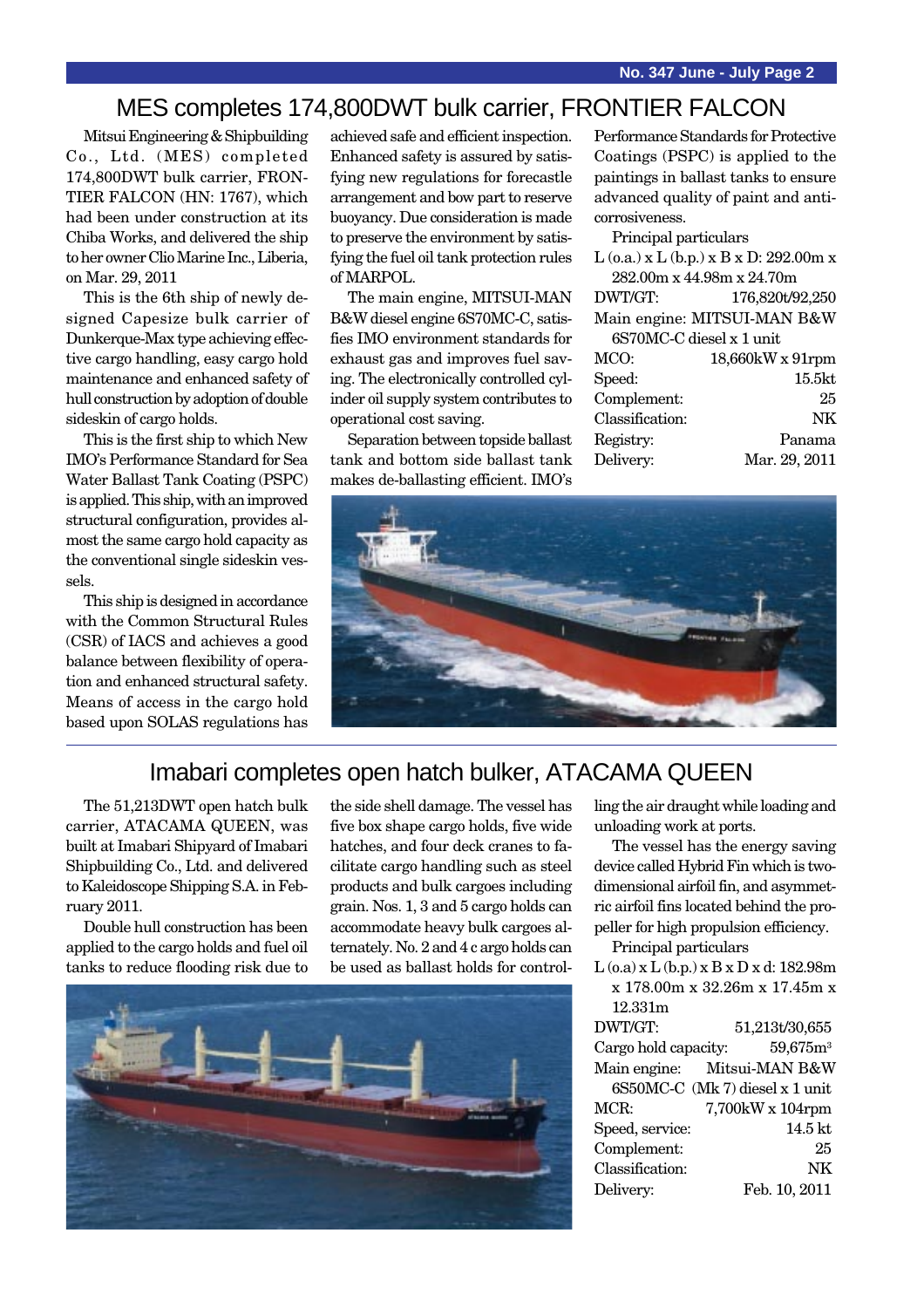#### KHI delivers bulk carrier, STENIA COLOSSUS

Kawasaki Heavy Industries, Ltd. delivered the bulk carrier, STENIA COLOSSUS (HN: 1677), to "K" Line Pte. Ltd. at its Sakaide Shipyard on Mar. 16, 2011. This 197m long vessel is the fifth state-of-the-art bulk carrier with a capacity of 58,000 DWT developed by Kawasaki.

The vessel has a flush deck with forecastle and five holds that are designed for optimum transport of grains, coals, ores, and steel products. Four 30-ton deck cranes are installed along the center in between hatch covers to enable cargo loading and unloading at ports that lack cargo handling facilities.

The vessel is fully compliant with the new bulk carrier hull strength rules (IACS Common Structural Rules) for enhanced safety. The bulk carrier's anticorrosion coatings, complying with the new performance standards for ballast tank protective

coatings (PSPC), ensure paint quality that is better than ever. The vessel employs double-hull fuel oil tanks to prevent marine pollution. The vessel

employs the

latest technology to achieve maximum fuel economy, including an energysaving main diesel engine, highly efficient propellers, the Kawasaki rudder bulb system with fins (RBS-F), as well as a bow designed to reduce wave resistance, which all contribute to the enhanced propulsion performance.

Principal particulars

 $L$  (o.a.) x  $L$  (b.p.) x  $B$  x  $D$  x d: 197.00m x 194.00m x 32.26m x 18.10m x

| 12.65m                        |                  |  |
|-------------------------------|------------------|--|
| DWT/GT:                       | 58,731t/33,096   |  |
| Cargo hold capacity:          | $73,614m^3$      |  |
| Main engine: Kawasaki-MAN B&W |                  |  |
| 6S50MC-C7 diesel x 1 unit     |                  |  |
| MCR:                          | 8,630kW x 116rpm |  |
| Speed, service:               | about 14.5kt     |  |
| Complement:                   | 28               |  |
| Classification:               | NK               |  |
| Registration:                 | Singapore        |  |
|                               |                  |  |

#### MHI completes large Ro/Ro vessel, TØNSBERG

Mitsubishi Heavy Industries, Ltd. (MHI) has completed construction of the TØNSBERG (HN: 2262), one of the world's largest Ro/Ro vessels and successfully delivered it to Wilhelmsen Lines Shipowning Malta Ltd (Wilh. Wilhelmsen Holding ASA (W/W)) at its Nagasaki Shipyard & Machinery Works. The TØNSBERG is the first vessel of the W/W's fifth generation Ro/Ro vessel.

The vessel has nine decks including 3 hoistable decks. High and heavy cargo units are loaded on the strengthened decks of the Nos. 1 to 5 and 7. Deck Nos. 4B, 6 and 8 are hoistable decks allowing variation of cargo. These deck panels are operated by electric driven winches and constructed of steel frame and plywood top plate to save weight. The vessel has single stern ramp on starboard-



side aft, the capacity and sizes of which is 505 ton and 44.5m long x 12m (shore side)/25m (inboard side) wide.

The main engine is an electronically controlled type diesel engine (MAN B&W 7L70ME-C8) and three types of generators, three sets of diesel generators, one shaft generator and one turbo generator, are adopted. Considering environmental protection, the ballast water treatment system (Unitor by Wilhelmsen Technical Solutions) is installed to prevent transfer of harmful microorganisms between ecosystems.

Principal particulars

| $L$ (o.a.) x $L$ (b.p.) x $B$ x $D$ x d: 265m x |                |
|-------------------------------------------------|----------------|
| 250m x 32.26m x 33.22m x 12.3m                  |                |
| DWT/GT:                                         | 43,880t/74,622 |
| Main engine: MAN B&W 7L70ME-                    |                |
| C8 diesel x 1 unit                              |                |
| MCR:                                            | 20,100kW       |
| Speed, service:                                 | abt. 20.25kt   |
| Complement:                                     | 36             |
| Classification:                                 | <b>DNV</b>     |
| Completion: Mar.                                | 18, 2011       |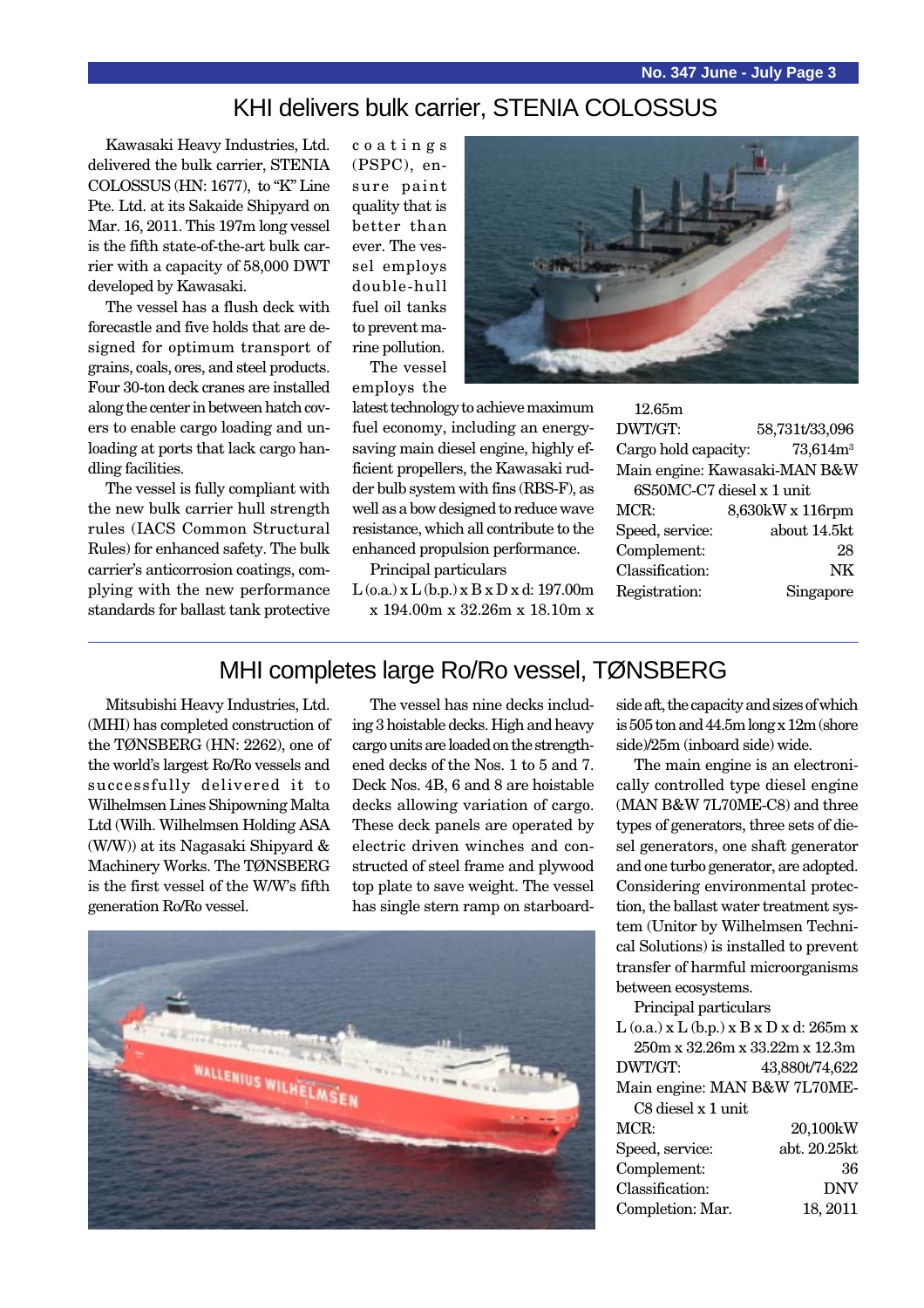#### Sanoyas completes Panamax bulk carrier, KM YOKOHAMA

Sanoyas Hishino Meisho Corp. completed the PANAMAX bulk carrier, KM YOKOHAMA, for MI-DAS LINE S.A. at the Mizushima Works and Shipyard on Mar. 16, 2011. The vessel complies with the Common Structural Rules (CSR) of the International Association of Classification **Societies** 

The KM YOKOHAMA is the 20th of the Sanoyas 83,000DWT Panamax bulk carrier series that features the largest deadweight and cargo hold capacity in the world as a Panamax bulk carrier.

The improved propulsion efficiency of the vessel is attained by employment of a low-speed and long-stroke main engine combined with a highefficiency propeller and the Sanoyas energy saving device called "STF" (Sanoyas-Tandem-Fin (patent): max. 6% energy saving possible) on the stern shell, which also contributes to the reduction of  $CO<sub>2</sub>$  emissions.

Cargo hatches are widened as much as possible for efficient cargo handling. Dedicated fresh water tanks are provided for storing hold washing water generated by a large-capacity



fresh water generator. In addition, special fuel oil heating system is applied to fuel oil storage tanks to avoid cargo damage by overheating and save the steam consumption.

Various countermeasures are incorporated for the environmental conservation, which include fuel oil tanks of double hull structures, holding tank for accommodation discharges and dirty hold bilge, and independent bilge segregation system for the engine room.

Principal particulars

| $L$ (o.a.) x $L$ (b.p.) x $B$ x $D$ x d: 229.00m |                                         |  |
|--------------------------------------------------|-----------------------------------------|--|
| x 224.00m x 32.24m x 20.20m x                    |                                         |  |
| 14.598m                                          |                                         |  |
| DWT/GT:                                          | 83,480t/44,366                          |  |
|                                                  | Cargo hold capacity (grain): $96,121m3$ |  |
| Main engine: MAN B&W 6S60MC-C                    |                                         |  |
| diesel x 1 unit                                  |                                         |  |
| MCR:                                             | 10,740kW                                |  |
|                                                  |                                         |  |
|                                                  | Speed, service: abt. 14.0kt (at c.s.o.  |  |
| with $15\%$ sea margin)                          |                                         |  |
| Complement:                                      | 25                                      |  |
| Classification:                                  | NΚ                                      |  |
| Port of registry:                                | Panama                                  |  |
| Delivery:                                        | Mar. 16, 2011                           |  |

#### Universal completes Panamax bulk carrier, KEY FRONTIER

Universal Shipbuilding Corporation delivered the 80,000DWT bulk carrier, KEY FRONTIER, at the Maizuru Shipyard on Feb. 23, 2011. This is the 14th vessel of the newly designed Panamax bulk carrier and has the largest deadweight and cargo hold capacity within the restriction of the

length overall for the Panamax bulk carrier using various independent technology.

The bow shape, called the Leadge-Bow, reduces the added wave resistance not only at the laden condition but also the ballast condition. The Leadge-bow is newly developed and



has superior performance at the sea compared with the Ax-Bow, which is employed by more than 90 vessels.

The vessel has high propulsion efficiency and energy saving, being equipped with the Surf-Bulb (Rudder fin with bulb) after the propeller and SSD (Super Stream Duct) in front of the propeller.

Principal particulars

 $L(o.a.)$  x  $L(b.p.)$  x  $B$  x  $D$  x  $d: 225m$  x 222m x 32.26m x 20m x 14.38m DWT/GT: 80,679t/42,709 Cargo hold capacity: 95,980m<sup>3</sup> Main engine:MAN B&W 7S50MC-C diesel x 1 unit

| Sea speed:      | 14.6kt        |
|-----------------|---------------|
| Complement:     | 25            |
| Classification: | NK            |
| Completion:     | Feb. 23, 2011 |
|                 |               |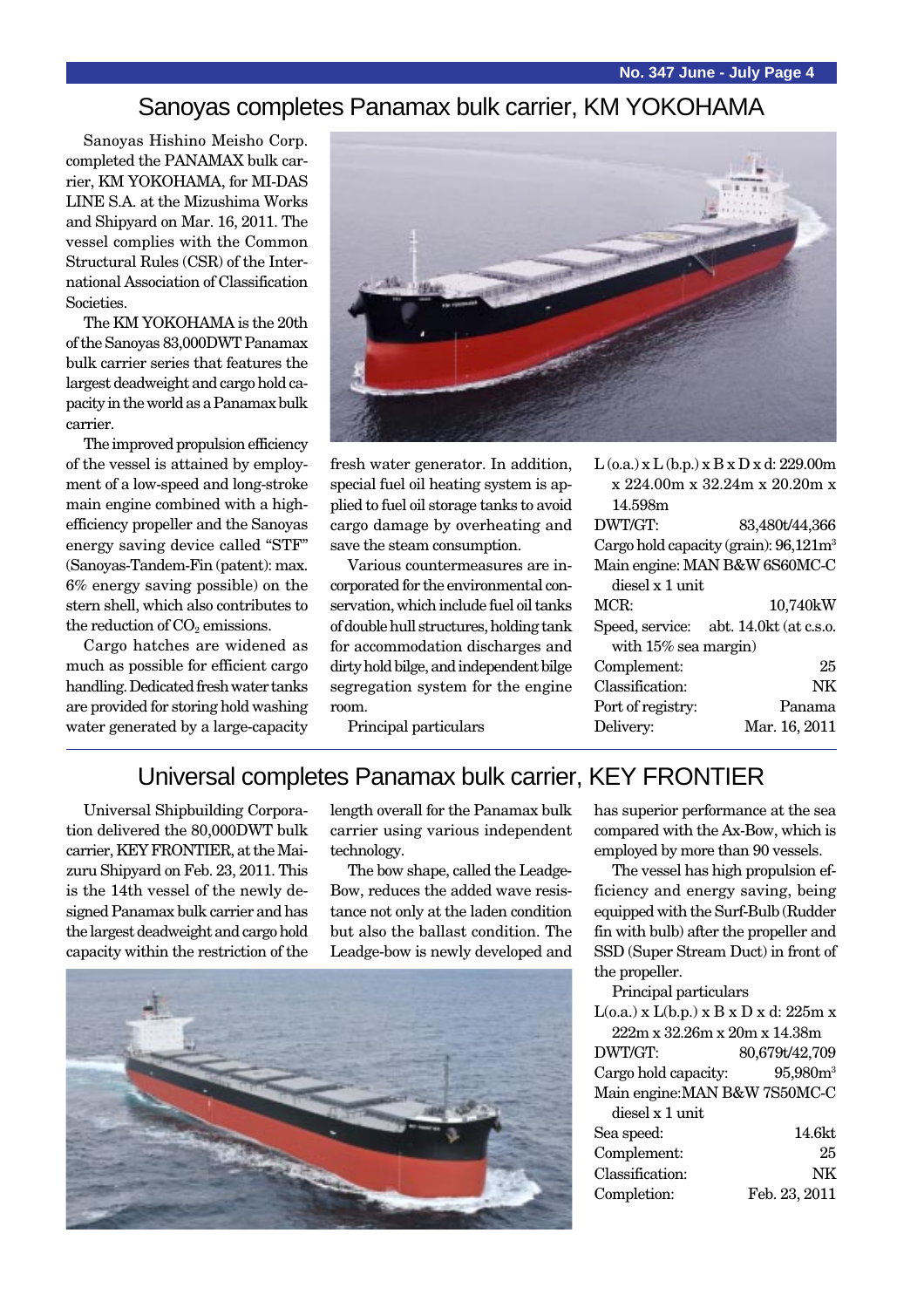#### New JSEA President appointed

The 102nd Annual General Meeting of the Japan Ship Exporters' Association (JSEA) selected 29 directors and two auditors in Tokyo on May 20, 2011. Subsequently, the 571st Directors' Meeting selected Mr. Takao Motoyama, Chairman and Representative Director of Mitsui Engineering and Shipbuilding Co., Ltd. as the new JSEA President. Mr. Motoyama's tenure will last the usual two years. Mr. Motoyama will complete a two-year term as Chairman of the Shipbuilders' Association of Japan (SAJ) on



June 21, 2011, having held the position since 2009.

At the same meeting, four Executive Vice Presidents of the JSEA were appointed: Mr. Sho Minami, Company CEO of Oshima Shipbuilding Co., Ltd.; Mr. Kazuo Ohmori, Member of the board and Executive Vice President of Sumitomo Corporation; Mr. Shigemi Kurahara, President of IHI Marine United Inc.; and Mr. Toshihiko Kita, Executive Officer and Senior General Manager, Marine & *New President Motoyama* Aerospace Unit of Sojitz Corporation.

### Japanese shipbuilding industry at NOR-SHIPPING 2011

NOR-SHIPPING 2011, the 23rd international shipping exhibition and conference organized by Norway Trade Fairs (NORGES VAREMESSE), was held at the Lillestrom Exhibition Centre in Lillestrom, Norway, from May 24 through 27. 1,090 companies from 54 nations participated, and the exhibition was visited by an estimated 16,235 people.

At 9:00AM on May 24, the Japanese stand was opened by Mr. A. Shirota, the Japanese Ambassador to Norway, Mr. T. Motoyama, president of JSEA, and Mr. Z. Akasaka, chairman of JSMEA.

A cocktail party was held in the evening on May 25 at the Radisson Blu Scandinavia Hotel, Oslo, co-sponsored by Ambassador Shirota and Mrs. Shirota as well as the JSEA president Mr. Motoyama. About 700 guests joined from various circles including Norwegian shipowners.

The Japan Ship Exporters' Association (JSEA) participated in the exhibition in cooperation with The Shipbuilders' Association of Japan and 12 Japanese shipbuilders under a grant from The Nippon Foundation, to display the Japanese shipbuilding industry today, using photos, scale-model ships, and a liquid crystal display system.

The JSEA stand located by the main entrance of the exhibition center used an area of  $240m^2$  for  $12 \text{ ship}$ 

builders, and formed the Japanese stand area together with the adjoining Japanese Marine Equipment Association (JSMEA). Shipbuilding features of each shipbuilder were demonstrated using liquid crystal display system, photographs, and scale models. Expert attendants from the shipbuilders received visitors to provide further explanations. PR videotapes of 12 companies were digitized for display on a 42-inch liquid crystal display system at the exhibition with the support of the Nippon Foundation. This collaborative exhibition procedure was a great success in demonstrating the whole shipbuilding industry.





*From left are Mr. Motoyama, JSEA president, Mr. Shirota, the Japanese Ambassador to Norway, and Mr. Akasaka, JSMEA chairman, at the opening ceremony (left photo), and the right photo is a cocktail party held on May 25.*